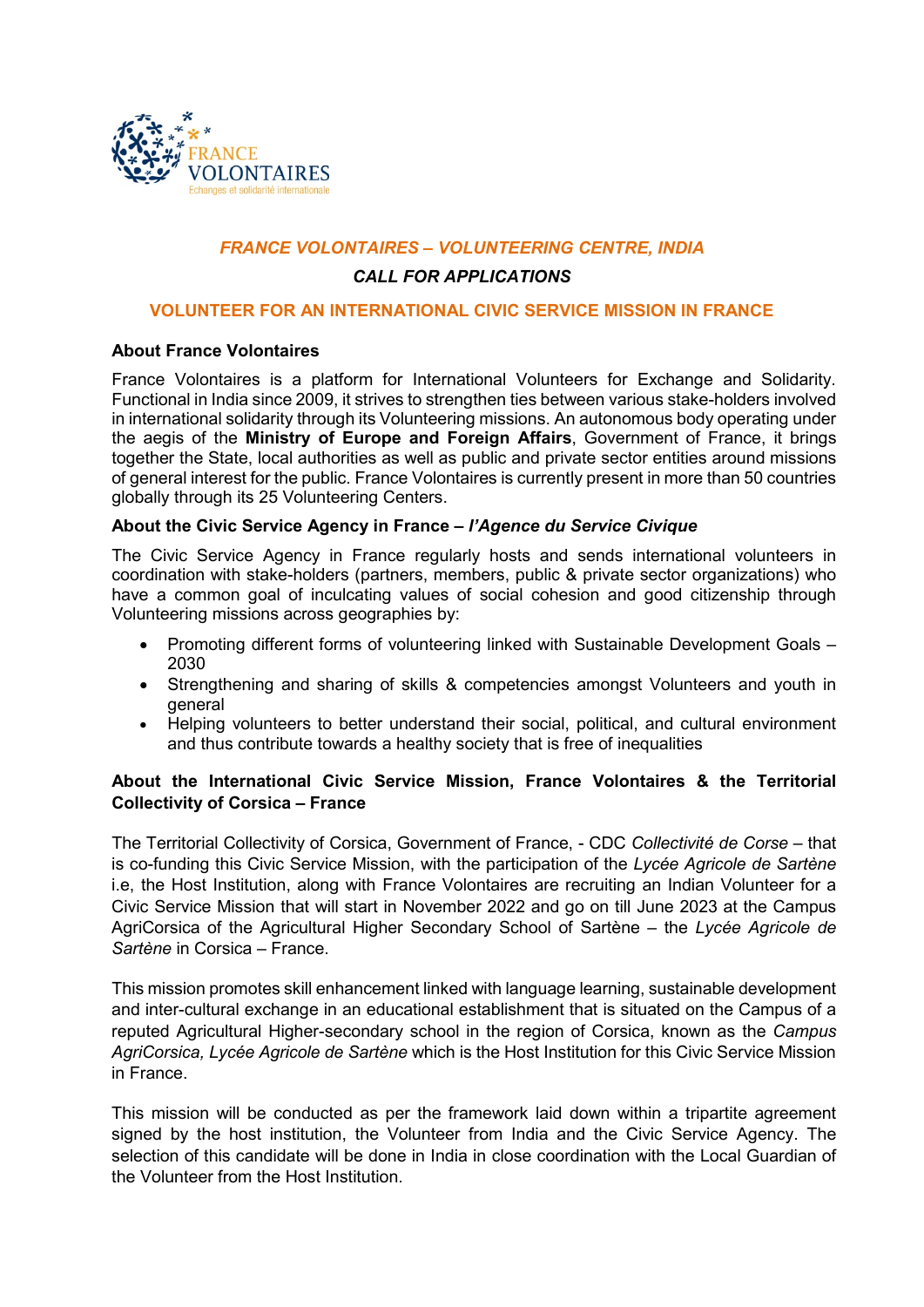Before applying it is necessary that the candidates go through the websites of France Volontaires – [www.france-volontaires.org](http://www.france-volontaires.org/) , of the Host Institution -<https://epl.sartene.educagri.fr/> , as well as that of the Agence du Service Civique -<https://www.service-civique.gouv.fr/>

2 *FRANCE VOLONTAIRES – Call for applications – Volunteer for CDC France – 05/2022*

# **Eligibility criteria / Profile of the Volunteer :**

- a. Motivated to participate in this Civic Service Mission in France, with adequate knowledge and/or experience of Volunteering and what it entails to make it as productive and enriching as possible in an educational set-up of a different culture
- b. Ability to learn, adapt, evolve and contribute within the context of the host institution, i.e. a dynamic learning environment in a Higher-secondary school (*Lycée Agricole de Sartène*) in a rural set-up
- c. Aged between 18 to 25 years as on 01<sup>st</sup> November 2022 with an understanding of Volunteering as a tool to bring about a healthy and positive change in society
- d. Keen interest in contributing towards rural development and specifically towards SDGs
- e. Familiarity with language learning and teaching pedagogies will be an asset
- f. Knowledge of French and/or any other European language desirable
- g. Well versed in English and possessing substantial knowledge of Indian culture and civilisation.

# **Selection procedure of identifying, preparing & accompanying the Volunteer for this Civic Service Mission & important dates :**

After short-listing of the candidate(s), a  $1<sup>st</sup>$  round of Interview will be conducted through videoconferencing with Representative(s) of France Volontaires – India : **Between 25th June - 05th July 2022** (precise dates will be communicated to the selected candidates)

Final interview with the Volunteer's Local Guardian from the Campus AgriCorsica de *Lycée Agricole de Sartène* & the Country Director of France Volontaires – India : **Between 11th July and 15th July** 

Schedule for pre-departure training will be provided to the selected Volunteer approximately 2 months before departure, i.e. in **August - September 2022**.

France Volontaires will provide all necessary assistance and support to prepare the selected Volunteer before departure and during the mission in France. The selected Volunteer will be accompanied during the entire administrative process after selection, and, will be made aware of all issues linked to their life as a volunteer in France.

Information will be provided during & after the selection process by the France Volontaires team in India as well as by the Local Guardian of the Host institution during the tenure of the Volunteering mission.

Send your applications comprising a CV with photograph + a Motivation letter marked with "International Civic Service Mission, CDC - France" in the subject line to: [rajan.bhalla@france](mailto:rajan.bhalla@france-volontaires.org)[volontaires.org](mailto:rajan.bhalla@france-volontaires.org) ; [ev.inde@france-volontaires.org](mailto:ev.inde@france-volontaires.org) 

Last date to receive applications: **15th June 2022**

Selected candidate will then be accompanied by France Volontaires – India team for a predeparture training and to accomplish administrative procedures (visa, signing of Contract